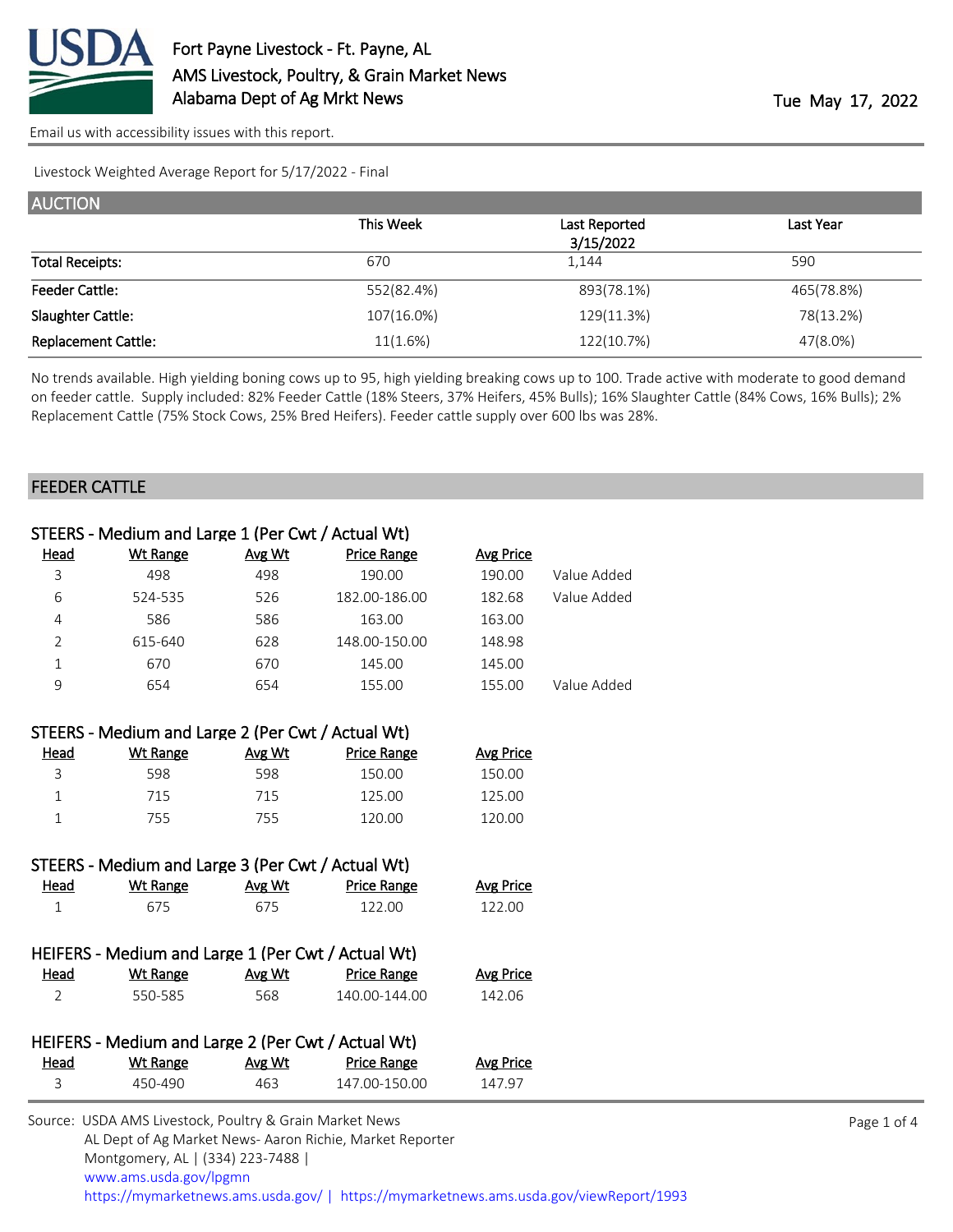

| 5  | 500-515 | 511 | 141.00-145.00 | 142.59 |  |
|----|---------|-----|---------------|--------|--|
| 13 | 550-591 | 580 | 135.00-138.00 | 135.91 |  |
|    | 600-620 | 607 | 132.00        | 132.00 |  |
|    | 660     | 660 | 122.00        | 122.00 |  |
|    | 708     | 708 | 110.00        | 110.00 |  |

# HEIFERS - Medium and Large 3 (Per Cwt / Actual Wt)

| Head | Wt Range | Avg Wt | <b>Price Range</b> | <b>Avg Price</b> |
|------|----------|--------|--------------------|------------------|
| 3    | 350-370  | 357    | 150.00-155.00      | 152.29           |
| 5    | 405-430  | 416    | 145.00-150.00      | 146.38           |
| 17   | 451-480  | 458    | 138.00-143.00      | 141.43           |
| 3    | 500-515  | 505    | 132.00-136.00      | 133.36           |
| 6    | 550-563  | 560    | 125.00-132.00      | 128.99           |
|      | 655      | 655    | 115.00             | 115.00           |

# BULLS - Medium and Large 1 (Per Cwt / Actual Wt)

| Head | Wt Range | Avg Wt | Price Range   | <b>Avg Price</b> |
|------|----------|--------|---------------|------------------|
|      | 555-560  | 558    | 147.00-150.00 | 148.49           |
| 10   | 606-610  | 606    | 136.00-145.00 | 136.91           |
| ₹    | 655-675  | 667    | 130.00-135.00 | 132.65           |
|      | 710-730  | 718    | 120.00-122.00 | 120.66           |

### BULLS - Medium and Large 2 (Per Cwt / Actual Wt)

| Head          | Wt Range | Avg Wt | <b>Price Range</b> | <b>Avg Price</b> |
|---------------|----------|--------|--------------------|------------------|
| $\mathcal{L}$ | 355-380  | 368    | 180.00-182.00      | 180.97           |
| <sup>2</sup>  | 400-405  | 403    | 175.00-177.00      | 176.01           |
| 5             | 511-515  | 512    | 148.00-152.00      | 148.81           |
| 4             | 555-595  | 571    | 140.00-145.00      | 141.98           |
| 5             | 605-635  | 617    | 127.00-135.00      | 132.81           |
| 3             | 650-690  | 667    | 124.00-127.00      | 125.32           |
|               | 710      | 710    | 115.00             | 115.00           |

### BULLS - Medium and Large 3 (Per Cwt / Actual Wt)

| Head          | Wt Range    | Avg Wt | <b>Price Range</b> | <b>Avg Price</b> |
|---------------|-------------|--------|--------------------|------------------|
| 1             | 345         | 345    | 175.00             | 175.00           |
| 4             | 360-390     | 376    | 166.00-167.00      | 166.74           |
| 4             | $400 - 440$ | 420    | 157.00-165.00      | 161.64           |
| 18            | 465-495     | 475    | 146.00-155.00      | 148.85           |
| 9             | 500-545     | 516    | 137.00-142.00      | 139.03           |
| $\mathcal{P}$ | 570-590     | 580    | 132.00-135.00      | 133.53           |
| 1             | 680         | 680    | 115.00             | 115.00           |
|               | 710         | 710    | 110.00             | 110.00           |
|               |             |        |                    |                  |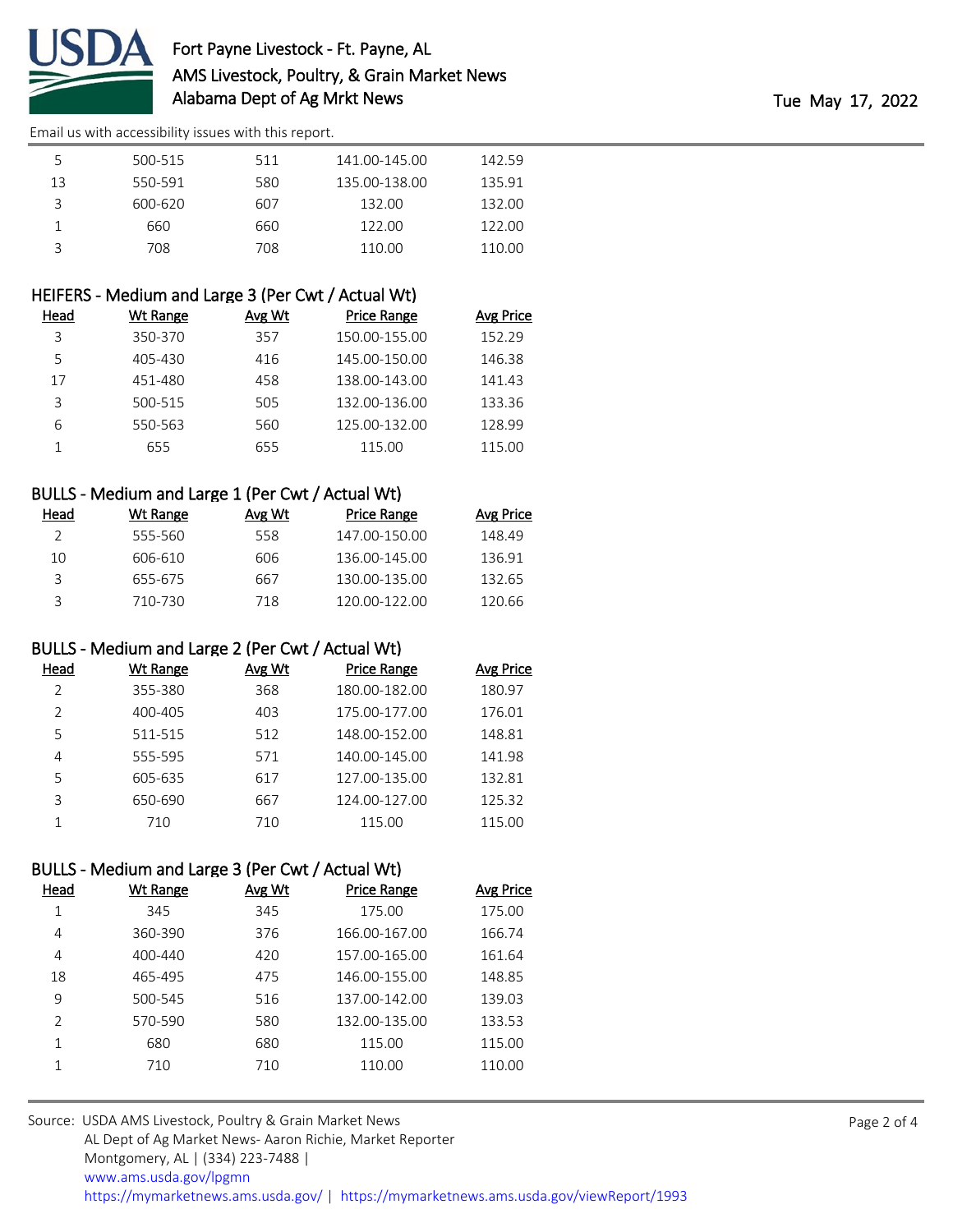

### SLAUGHTER CATTLE

|      | COWS - Breaker 75-80% (Per Cwt / Actual Wt) |        |                    |                  |                 |
|------|---------------------------------------------|--------|--------------------|------------------|-----------------|
| Head | Wt Range                                    | Avg Wt | <b>Price Range</b> | <b>Avg Price</b> | <b>Dressing</b> |
| 8    | 1205-1720                                   | 1426   | 84.00-87.00        | 85.89            | Average         |
| 3    | 1215-1320                                   | 1283   | 94.00-97.00        | 95.98            | High            |
| 4    | 1295-1570                                   | 1379   | 78.00-81.00        | 79.47            | Low             |
|      |                                             |        |                    |                  |                 |
|      | COWS - Boner 80-85% (Per Cwt / Actual Wt)   |        |                    |                  |                 |
| Head | Wt Range                                    | Avg Wt | <b>Price Range</b> | <b>Avg Price</b> | <b>Dressing</b> |
| 10   | 1060-1355                                   | 1167   | 80.00-85.00        | 81.82            | Average         |
| 3    | 1085-1525                                   | 1253   | 88.00-91.00        | 90.08            | High            |

#### COWS - Lean 85-90% (Per Cwt / Actual Wt)

| Head | Wt Range | Avg Wt | Price Range | Avg Price | Dressing  |
|------|----------|--------|-------------|-----------|-----------|
|      | 765-1295 | 924    | 60.00-65.00 | 62.52     | Average   |
| 10   | 905-1165 | 1026   | 66.00-71.00 | 68.16     | High      |
| ∽    | 845-1060 | 933    | 55.00-59.00 | 56.90     | <b>OW</b> |

24 970-1445 1119 75.00-79.00 77.15 Low

#### BULLS - 1-2 (Per Cwt / Actual Wt)

| Head | Wt Range  | Avg Wt | Price Range   | Avg Price | Dressing |
|------|-----------|--------|---------------|-----------|----------|
|      | 1965      | 1965   | 114.00        | 114.00    | Average  |
| 10   | 1255-1905 | 1678   | 118.00-123.00 | 120.44    | High     |
|      | 1180-1480 | 1323   | 103.00-105.00 | 104.34    | Low      |
|      |           |        |               |           |          |

# REPLACEMENT CATTLE

|            |              |      | STOCK COWS - Medium and Large 1-2 (Per Head / No Wt)               |        |                    |           |
|------------|--------------|------|--------------------------------------------------------------------|--------|--------------------|-----------|
| <u>Age</u> | <b>Stage</b> | Head | Wt Range                                                           | Avg Wt | <b>Price Range</b> | Avg Price |
| $2 - 4$    |              |      |                                                                    |        | 671.00-783.00      | 725.00    |
| <u>Age</u> | Stage        | Head | BRED HEIFERS - Medium and Large 1-2 (Per Head / No Wt)<br>Wt Range | Avg Wt | <b>Price Range</b> | Avg Price |
| $2 - 4$    | T2           |      |                                                                    |        | 775.00             | 775.00    |